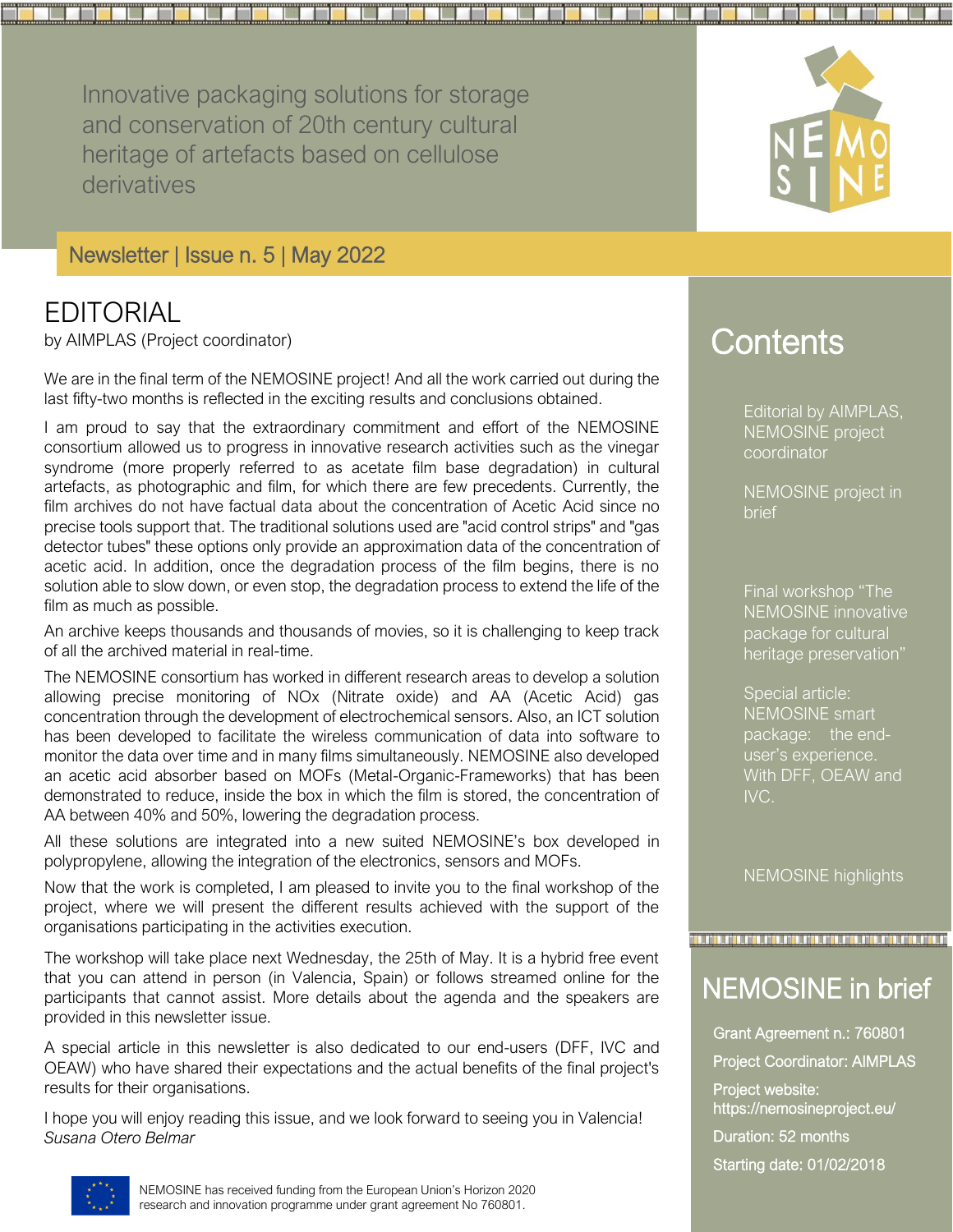## NEMOSINE final workshop:

## "The NEMOSINE innovative package for cultural heritage preservation"

by Maria Jimenez Cuesta from PNO Innovation S.l.



The **NEMOSINE** project is coming to an end and therefore preparing for the Final Workshop where the solutions and the innovative package for the 20<sup>th</sup>-century cultural heritage preservation will be showcased and discussed.

Topics of discussion such as MOFs, Acetic absorbers, sensors and wireless solutions for the preservation of cultural heritage artefacts based on cellulose derivatives will be considered. It will be possible thanks to the participation of research centers, universities and industrial partners.

Moreover, a round table has been organized where experiences of the archives (end users) and other partners participating in this H2020 founded project will be shared with the audience.

#### We would like you to participate in this free session (online or on-site) by registering now [by clicking here.](https://forms.office.com/r/2Ec0FKdLTB)

The workshop will take place on the 25th of May 2022 from 09:00 to12:00 in AIMPLAS, Plastics Technological Centre, Valencia (Spain) but it will be also streamed online for the participants who cannot assist.

You will find further information about the speakers and the workshop programme at the end of this Newsletter.

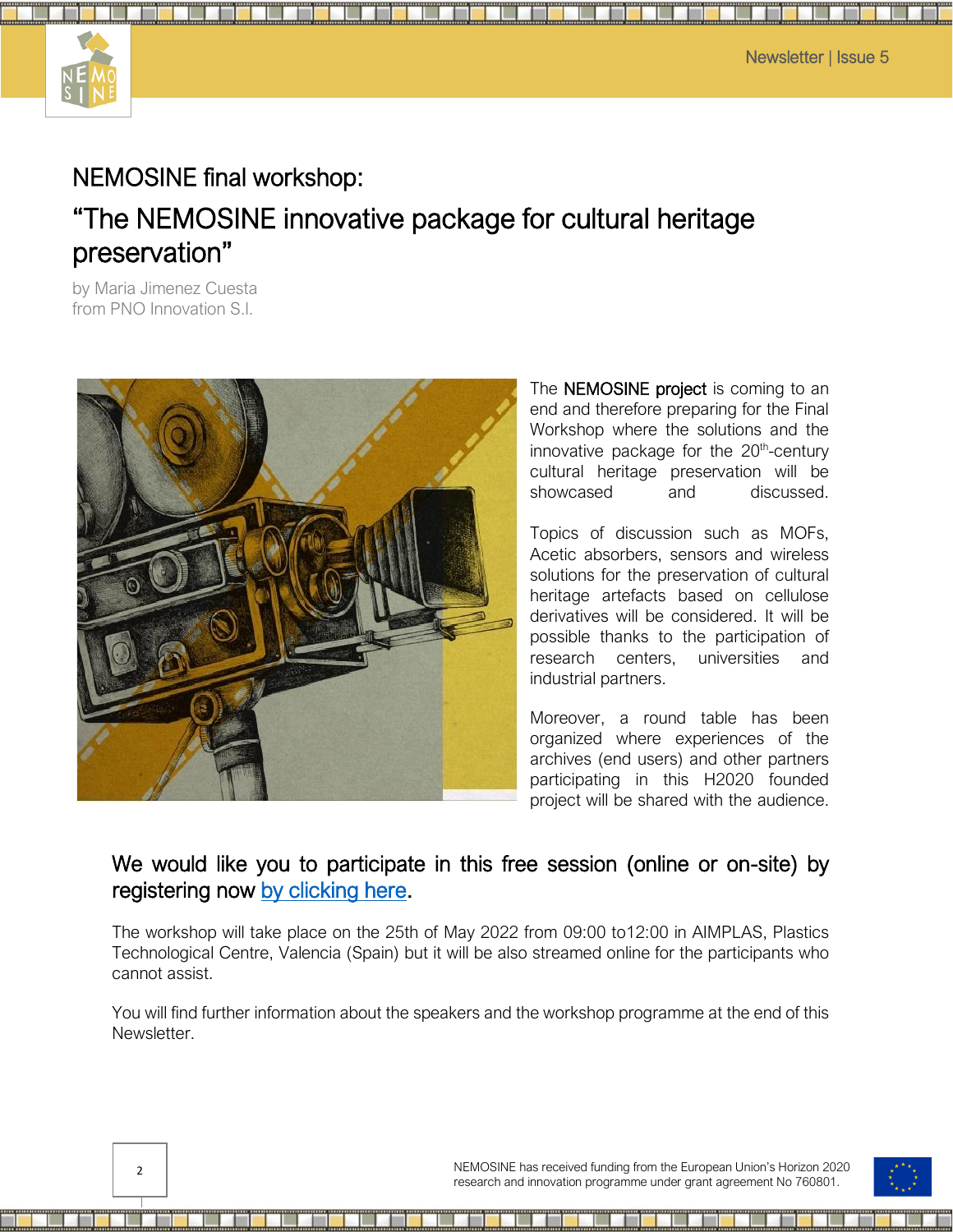

## The NEMOSINE smart package: the end-user's experiences

by Carolina Salas from PNO Innovation S.l.

In this issue, we have had the opportunity to interview the three archives participating in the NEMOSINE project. All of them have been involved in the definition of NEMOSINE packaging specifications and in the validation process of the smart package.

By answering three key questions, they have shared their expectations and the actual benefits of the project's results for their organisations.

We have talked with:



```
DEUTSCHES
FILMINSTITUT
 ILMMUSEUM
```
The DFF - Deutsches Filminstitut & Filmmuseum was founded in 1949 and is the oldest and one of the most important institutions in the Federal Republic for the collection, archiving and academic utilisation of films and filmhistorical documentation, as well as for the transmission of film culture and film literacy. Since 2006 it has been the organising institute for the formerly municipal Deutsches Filmmuseum, with its exhibition and cinema facilities and activities.

The film archive department of DFF preserves a collection of more than 20.000 films, which are stored according to modern conservation standards in climate-controlled vaults. The collection is comprised of feature films, short films and documentaries, as well as amateur and experimental films. It includes films from early cinema, the German avant-garde film of the 1920s and 1930s, classics from the cinema of the Weimar Republic, New German Cinema and European auteur cinema.



The Austrian Academy of Sciences (OeAW) is Austria's central nonuniversity research and science institution. Founded in 1847 as a learned society, today the OeAW has over 770 members and 1,450 employees dedicated to innovative basic research, interdisciplinary exchange of knowledge and the dissemination of new insights with the aim of contributing to progress in science and society as a whole.

The OeAW operates 28

research institutes in the field of innovative basic research in the arts and humanities and the social and natural sciences. The academy stimulates pioneering research by taking up future-oriented topics and ensuring the preservation and interpretation of cultural heritage. The designated project partner Phonogrammarchiv, an institute of the OeAW, was founded in 1899 and is the oldest audiovisual research archive in the world.



The Valencian Culture Institute (IVC) posses' cultural heritage in music. **audiovisual**, cinematography, theatre, and dance. The Filmoteca Valenciana, created in 1985, is part of the IVC now. Its mission is the safeguarding of the audiovisual heritage and the dissemination of its culture. This means the recopilation. preservation, restoration, cataloguing and dissemination of all the elements generated by a film, from production to diffusion, including the technological devices required. The screening of the universal history of the audiovisual arts is also a main task of the filmoteca.

IVC is a member of the International Federation of Film Archives (FIAF) and of the Association des Cinémathèques Européennes (ACE) and is a partner of the EU funded projects NEMOSINE and CollectionCare.

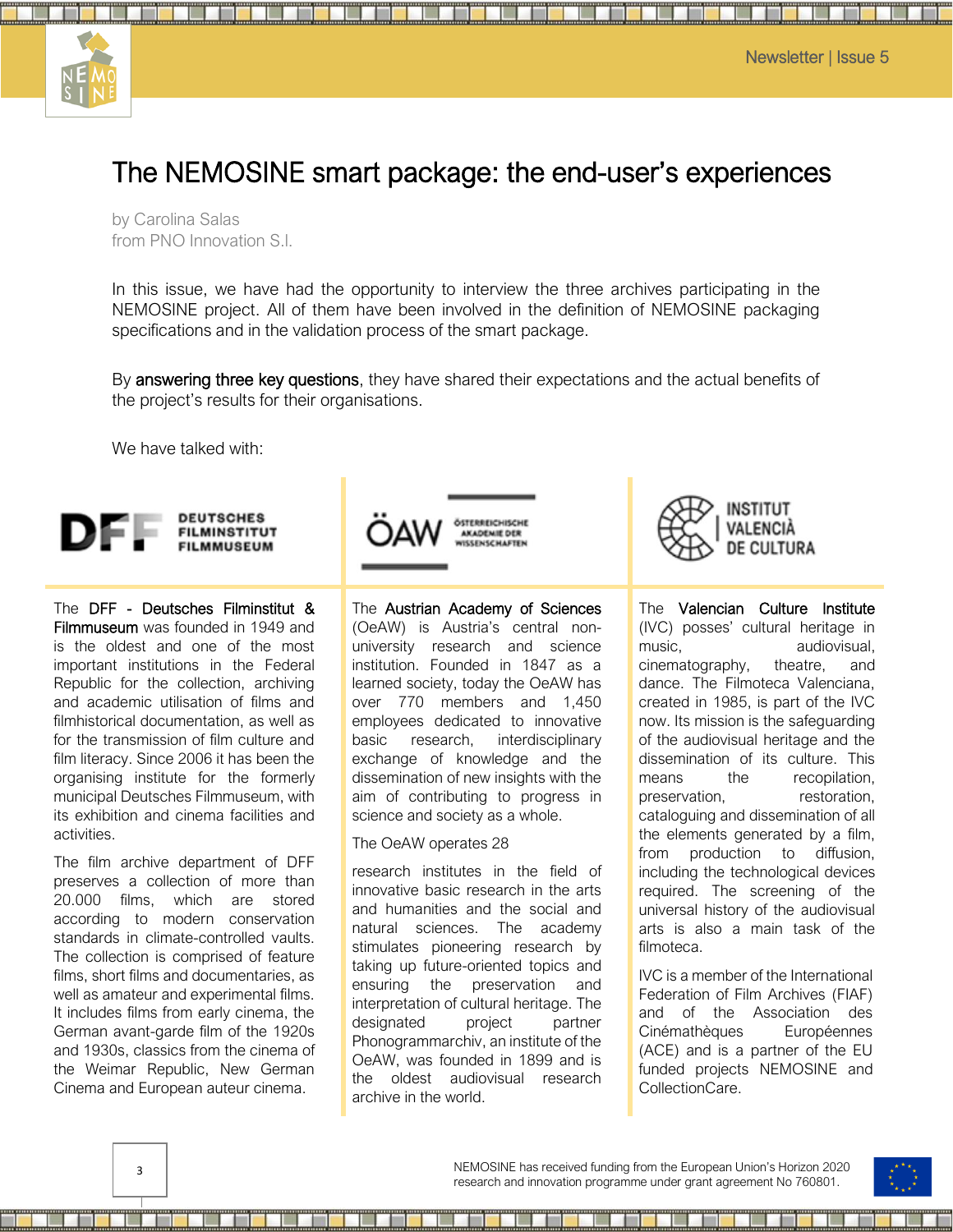

## DFF Deutsches Filminstitut & Filmmuseum

(Frankfurt, Germany)

We talked with: Kerstin Herlt

Kerstin holds a master's degree in Roman Philology, Sociology and European Media Studies. She joined the Deutsches Filminstitut in 2001 where she was coordinating the project "f\_films", a database and filmography of female film pioneers in Germany and filmmakers in Europe.

From 2008 to 2017 she was managing the German office of the Association des Cinémathèques Européennes. She has been coordinating ACE's collaboration in EU funded projects such as the European Film Gateway, the WWI film digitization project "European Film Gateway 1914 and the orphan works project FORWARD.

Kerstin Herlt rejoined DFF in 2018 as European Projects Coordinator. Since 2021 she is a member of the Europeana Aggregators Steering Group and the Europeana Supervisory Board.

#### What engaged your organisation in participating in this research project?

The DFF – Deutsches Filminstitut & Filmmuseum is a film heritage institution based in Frankfurt. Its core task is to collect, preserve, restore and make available film heritage. The film archive which is based in Wiesbaden stores over 20,000 works, from feature films, short films, documentaries to amateur and experimental films, covering film production from its early beginning. The collection is continuously growing through purchases, deposits and donations, which increases the pressure and the efforts to ensure the proper conservation of film elements and the preservation of film heritage for future generations.

Due to the own nature of nitrate and acetate film, all film archives share the same dramatic difficulty: while we make our best efforts to extend the life expectancy of films as much as possible, the process of deterioration can only be slowed down, but not stopped. As coordinator of several European projects related to the preservation, digitisation and dissemination of film heritage, the NEMOSINE project offered the opportunity to collaborate in a leading initiative developing pioneering solutions for the storage and conservation of film heritage, bringing together different approaches and partners to address the challenging issue of the conservation of Europe's film heritage.



1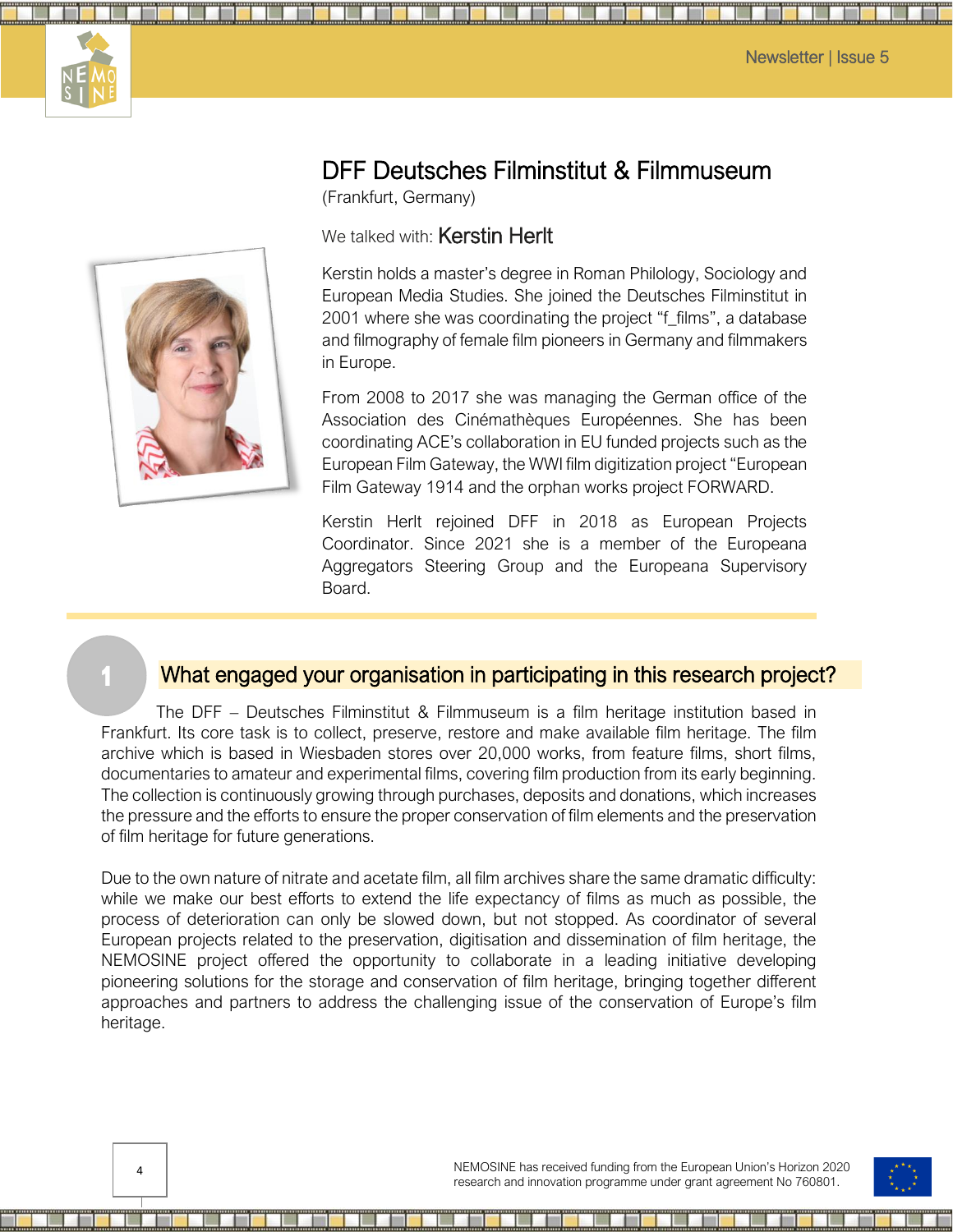

2

#### Which were your expectations as end-user? Did the research make in NEMOSINE offer solutions to your needs?

For us film archives, as end-users, initially the expectation for the 'NEMOSINE smart package' was to gain an additional, improved conservation method for the cultural heritage artefacts in our collections: both for the cellulose nitrate film materials produced during the first 60 years of film history, (1895 up to the 1950s) as well as the cellulose acetate materials predominant from the 1950s onwards and marketed in limited quantity since the 1910s. As a result of the NEMOSINE project, we expect a low-cost, comprehensive package to effectively combat the so-called vinegar syndrome of acetate film and the nitrate deterioration of early film heritage.

The practical benefits we were expecting from the "NEMOSINE Smart Packages" are:

- $\checkmark$  improved long term storage at reduced costs, thanks to notable energy savings compared to conventional film archiving with climate control
- $\checkmark$  good conservation performance in difficult, detrimental climate conditions, in warm & humid locations with unavailable climate control
- $\checkmark$  prolonged life expectancy for film heritage objects, due to active inhibition of decay processes
- $\checkmark$  a new tool for degradation assessment which would facilitate clever collections management

From the beginning, it seemed probable that these benefits and savings were going to be more noticeable and of heightened usefulness for smaller size film collections, and for especially valuable materials in mixed media archives, i.e. in archival collections without the availability of large-scale, energy-efficient cold-storage facilities.

#### SOLUTIONS OFFERED:

According to the plan, the NEMOSINE research has resulted in improved sensor technology i.e., highly precise monitoring of chemical conditions for cellulose acetate film. The analysis of the data generated is performed through predictive degradation modelling integrated into a software platform, which will help the conservator in the decision-making process. The sensors are combined with a chemically inert, polymer package equipped with targeted adsorption technology: a MOF (Metal Organic Framework) specifically designed to inhibit the film's decay process and remove the detrimental gaseous by-product acetic acid from the film reels' microenvironment.

Unfortunately, a sensor for tracking degradation of cellulose nitrate film could not be finished in a satisfactory manner, nor was adsorption of NOx - emitted by decaying nitrate film – successfully resolved.

Some further challenges could not be met in the time frame of the project, partly because of hindrances caused by the pandemic situation.

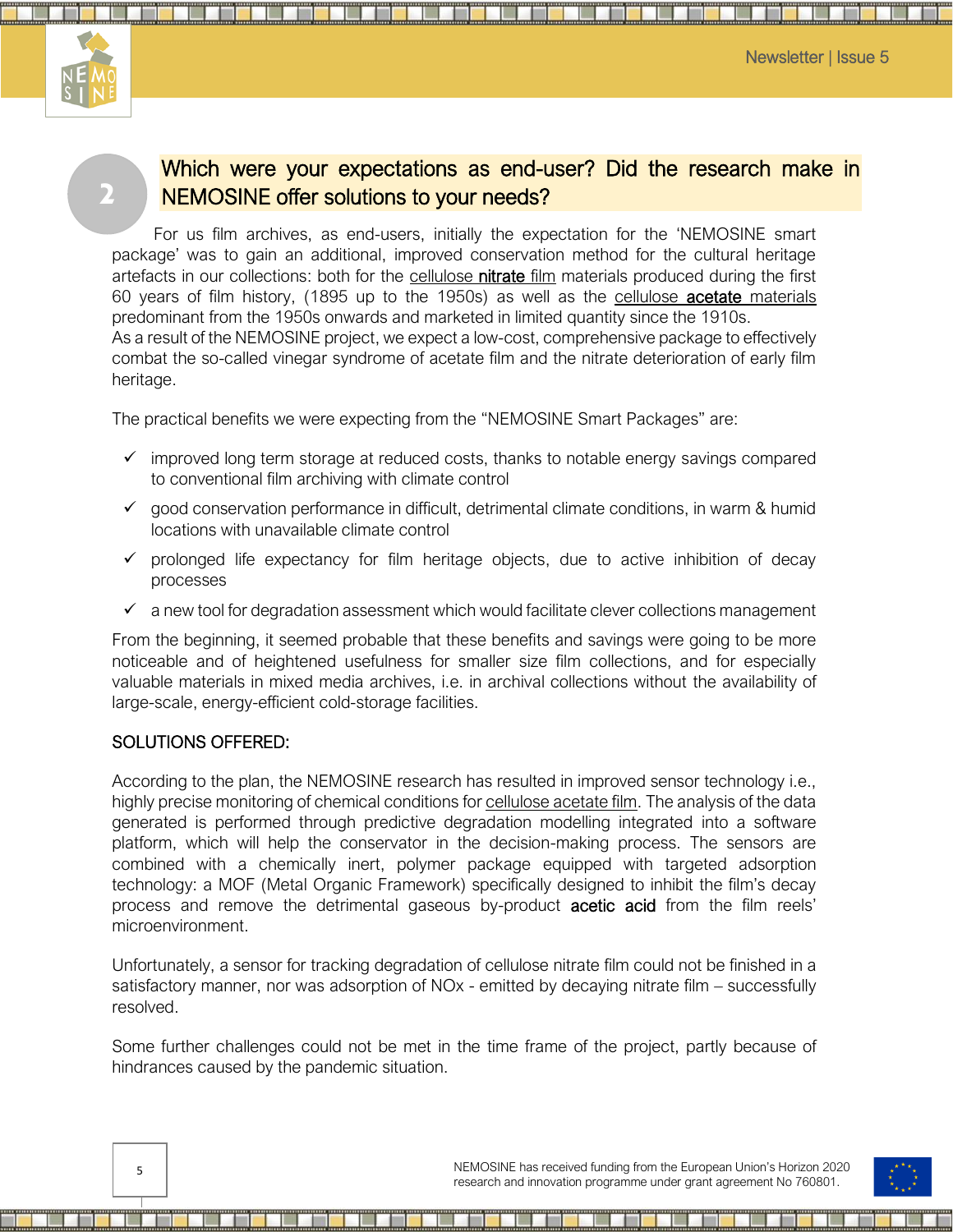

The low-cost availability of the package did prove a major hurdle, mainly because of the cost of the sensor array.

Still outstanding is comprehensive testing of the packages' performance in real-life archival circumstances over sustained periods of time, with a greater diversity of historic film stocks of different ages and makes, to ascertain the reliable long-term performance of the package and its prediction model.

Extended-use testing is still pending, to assess the life-time-cycle of MOF in real life, and to assess the viability of the actual workload for the archivists in maintaining the packages.

3

#### How research projects such as NEMOSINE could contribute to CH preservation?

In addition to the development of a product such as the NEMOSINE box, the project involved enormous research efforts, as well as an important exchange of ideas and knowledge, which can be very valuable to understanding and dealing with film deterioration.

The research and experimentation carried out by partners from different fields were combined with the expertise provided by the film archives and the testing in real conditions in our vaults.

Important progress was made in areas like AA adsorption, AA detection with sensors, and degradation monitoring which can continue to be explored and developed, both together and separately, opening up a range of conservation strategies.

The NEMOSINE package is ground-breaking in incorporating new technologies in a degradation assessment tool, to remotely monitor and manage the collections. In this way, the need for regular inspections of the film materials, which are nearly impossible in the reality of any archive, is enormously reduced. Comprehensive knowledge of the state of conservation of the collections allows the archives to optimize and guide their preservation efforts.





NEMOSINE Master node

NEMOSINE package with MOF inside a Tyvek® bag.

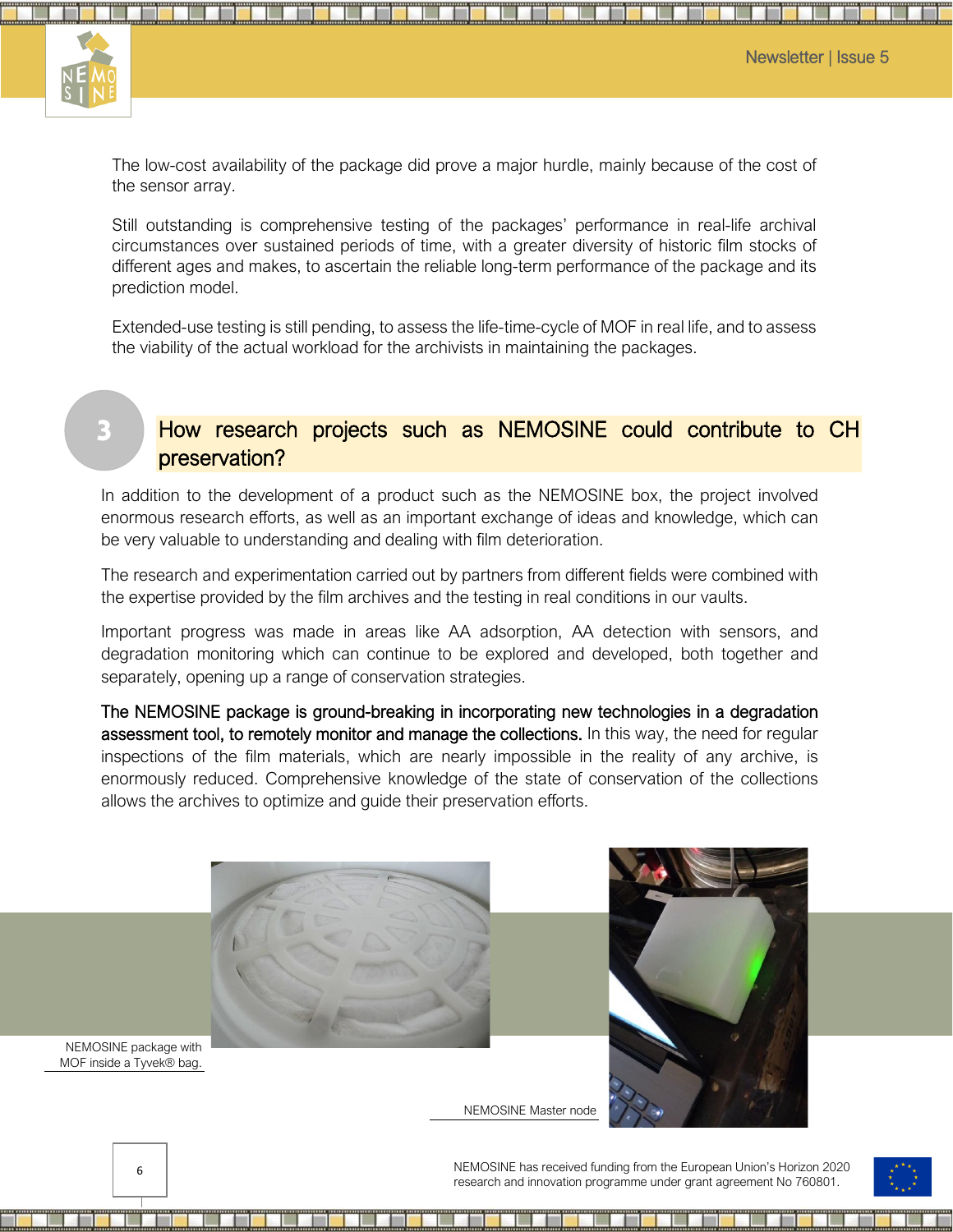



1

## Austrian Academy of Sciences (OEAW)

(Vienna, Austria)

We talked with: Nadja Wallaszkovits

Nadja is a specialist in audiovisual restoration, re-recording and digital archiving. She managed the audiovisual department of the Vienna Phonogrammarchiv as a senior researcher and is a consultant for archival technology for various National and International Institutions.

She is currently a professor for Conservation of New Media and the Stuttgart State Academy of Fine arts in Germany, as well as a guest lecturer at the University of Vienna and at the Universities of Applied Sciences in Berlin and Berne.

Nadja is Audio Engineering Society (AES) Past President, Vice Chair of the Technical Committee of the International Association of Sound and Audiovisual Archives (IASA), and member of the IASA Training & Education Committee.

#### What engaged your organisation in participating in this research project?

The Phonogrammarchiv of the Austrian Academy of Sciences (OEAW) is the oldest audiovisual research archive worldwide. Since ever, we have been dealing with the complexity of safeguarding our audiovisual heritage best possibly. During our long international experience with the storage problems of materials based on Cellulose acetate, we have experienced and researched the properties, material behaviour and longtime storage related issues. During the last 30 years, our archive has been active in various international activities and platforms, such as UNESCO, IASA, AES and many more.

Recently, the Phonogrammarchive has been a project leader of Austrian an innovative research project in cooperation with NOA GmbH company from Austria, with the intention to find solutions for the long-time storage, preservation and conservation of Cellulose acetate materials for audiovisual sources. As a follow-up, OEAW Phonogrammarchiv was invited to join the NEMOSINE project, which our part, was incredibly valuable research to bring forward this challenging topic of heritage conservation.

#### Which were your expectations as end-user? Did the research make in NEMOSINE offer solutions to your needs?

The expected impact on cultural heritage preservation has been very high, as the problem is a worldwide huge issue, dramatically underrated by the politics. More than 75 years of visual and audio memories are in serious danger to be lost due to the natural instability of cellulose acetate

7 NEMOSINE has received funding from the European Union's Horizon 2020 research and innovation programme under grant agreement No 760801.



2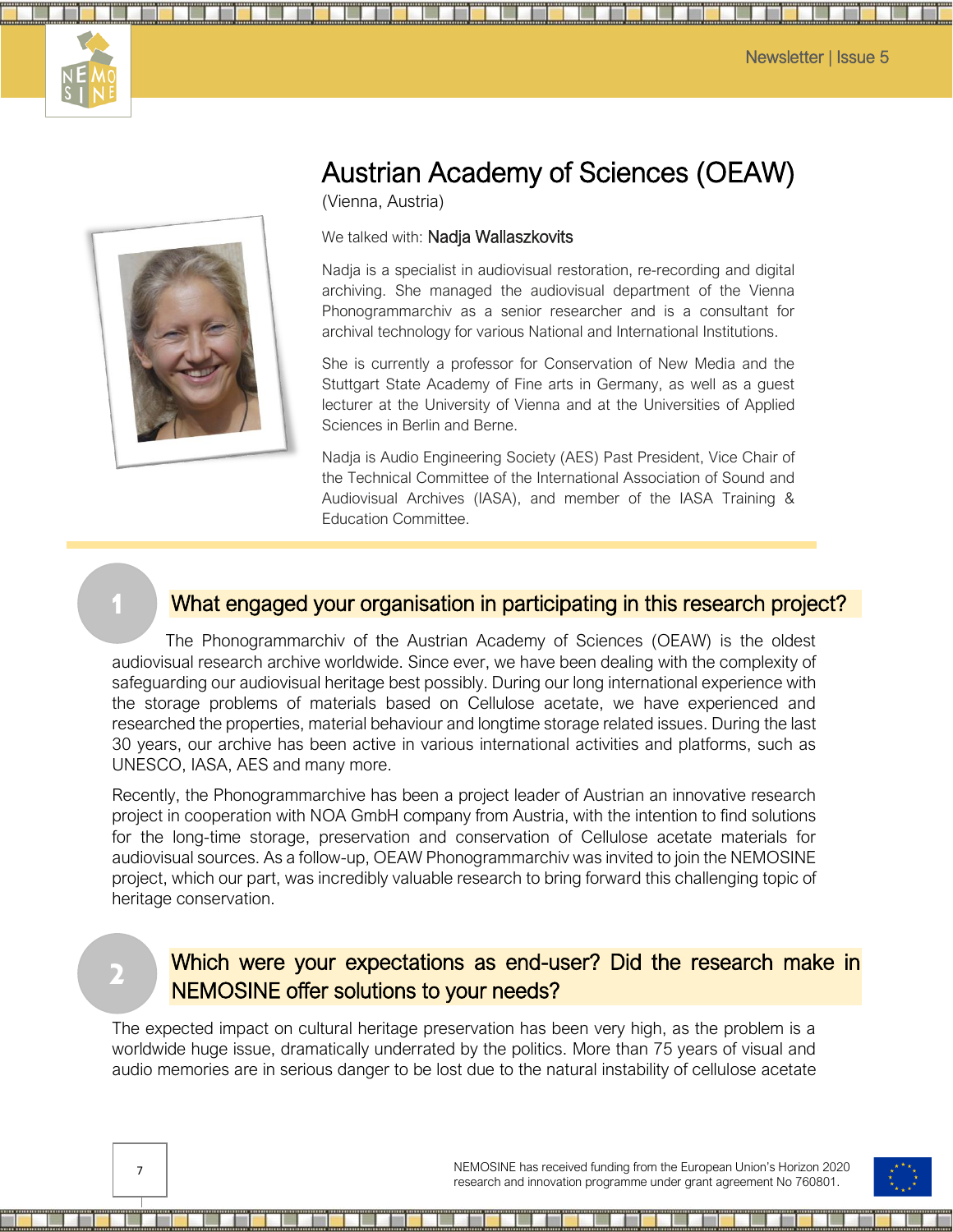

(CA) and cellulose nitrate (CN). So far there are no possibilities to regularly monitor a collection without the disadvantages of handling and opening every single box.

The research carried out in NEMOSINE is a significant contribution to the extension of the life span of films and magnetic tapes based on acetate derivatives.

In contrast to conventional film cans or media boxes, the packages are equipped with the latest sensor & adsorption technology, to monitor decomposition processes and adsorb decomposition products, such as acetic acid.

Our measurements have shown that the sensors work much more accurately than every other acidity monitoring system available for archives so far. Also, within our tests, we have figured out that the MOFS, the metal-organic frameworks shaped to absorb acetic acid, are extremely efficient and able to reduce the outgassing acidity to a factor of a minimum.



#### How research projects such as NEMOSINE could contribute to CH preservation?

In the near future, the research carried out during the NEMOSINE project will significantly contribute to a better understanding of the deterioration mechanisms of cellulose acetate. The option to remotely monitor the climate in the box is extremely helpful for archives.

The NEMOSINE package will not replace current storage systems but will significantly improve them. Monitoring the collection with the help of sensors is a great improvement and will help to save time and handling.

NEMOSINE will allow for frequently inspect the collection, also between periodical inspections. It will enable precise knowledge of the condition of the collection as never reached before.

There is still a lot of testing and improvement work necessary to make the NEMOSINE box a valuable tool for archives. But finally, archives in critical climate zones will especially profit from the NEMOSINE Package.



Testing the NEMOSINE sensor in the laboratory of OEAW

A highly degraded acetate based 35mm film



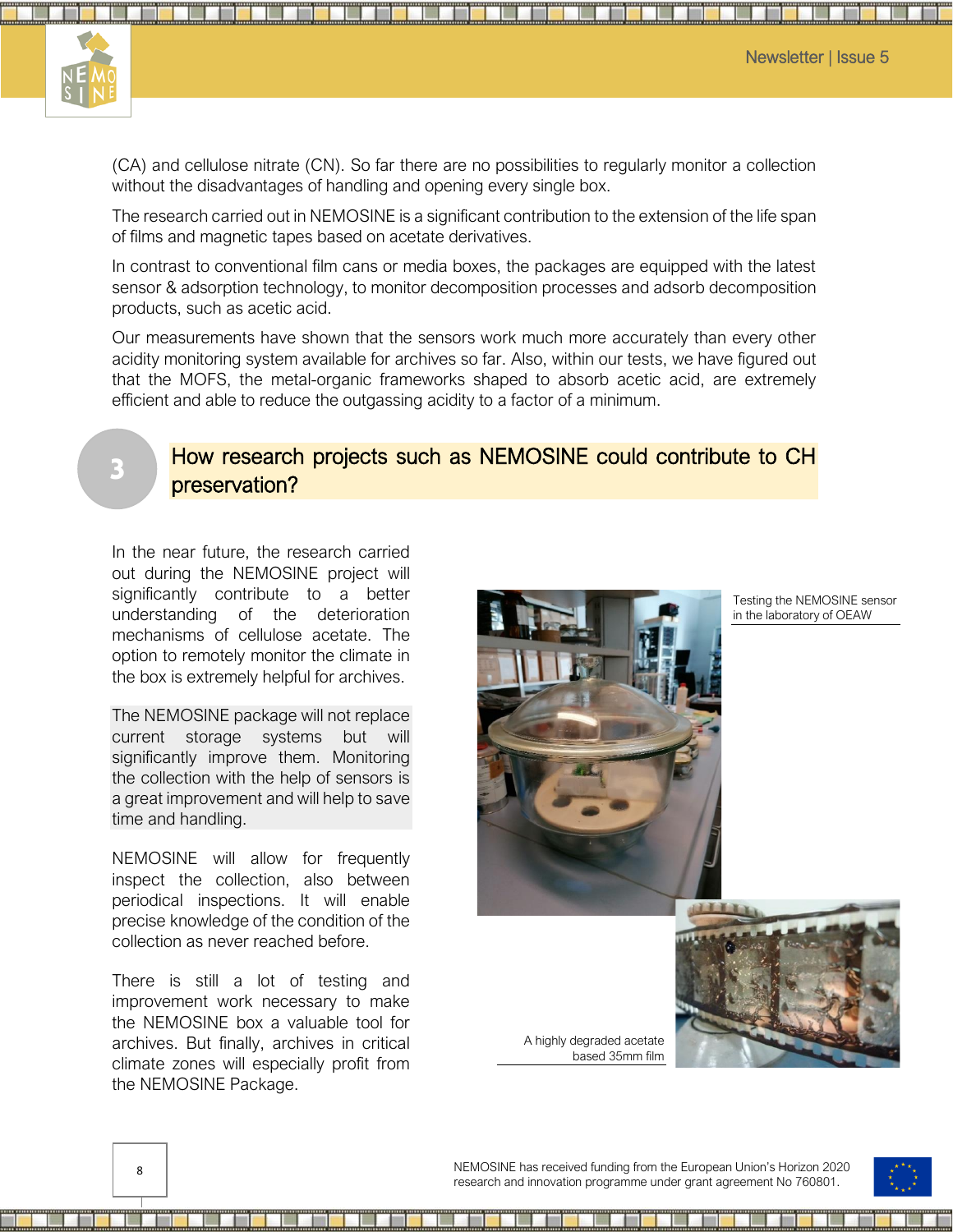

## Filmoteca Valenciana (IVC)

(Valencia, Spain)

We talked with: Juan Ignacio Lahoz Rodrigo

Juan Ignacio is the head of conservation of the Filmoteca Valenciana since 2002, responsible for the restorations, preservation, digitization, storage and cataloguing of the filmic materials and is in charge of the equipment and software in the film archive.

He has a degree in Geography and History from the Universitat de València (1986) and he is also a cinematographical historian, specialised in the Valencian film History. He has co-coordinated the project for the consolidation of the preservation of filmography of the Spanish filmmaker Luis García Berlanga (Filmoteca Española and Filmoteca Valenciana).

He is in charge of Filmoteca Valenciana for the EU projects NEMOSINE and CollectionCare. He was also the coordinator of the Spanish editions of the dissemination workshops of the EU funded projects EDCine in Valencia in 2009 and in 2011 of the "Promoting the use of the European Metadata Standards for the Interoperability of filmographic databases (CEN/TC372) and responsible in Filmoteca Valenciana for the EFG1914 EU project. He directed the congress "With regard to Cuesta. I Congress on the beginnings of the Spanish cinema (1896-1920)", organized by Filmoteca Valenciana in 2005 as part of the project of safeguarding the Valencian producer company Films H.B. Cuesta.

#### What engaged your organisation in participating in this research project?

The reason for engaging in the NEMOSINE project was that it is focused on the main conservation problem of the Film Heritage: the degradation by acetic acid release, also known as vinegar syndrome.

The main commitment of the Filmoteca Valenciana is to safeguard the Valencian Film Heritage. The Valencian country is on the Mediterranean coast, and we have a very high Relative Humidity level, an annual average of 66% and a warm Temperature with averages of 18ºC and a daily thermal amplitude of 10ºC. This climatology favours the hydrolysis process and the acetic acid release from the acetate base of films, photographs and posters.

Therefore, the main part of our Film Heritage is threatened by the vinegar syndrome, which has destroyed many films, both feature films, documentaries, amateurs and a huge amount of family films that were not conserved in appropriate conditions until their incorporation into the filmoteca collections.

To prevent the vinegar syndrome degradation and dissemination the film archive devotes its staff, special vaults and important economic resources for long term conservation, digitization and even restoration of damaged items. And this effort is carried out with no efficient tools for detecting the



9 NEMOSINE has received funding from the European Union's Horizon 2020 research and innovation programme under grant agreement No 760801.



1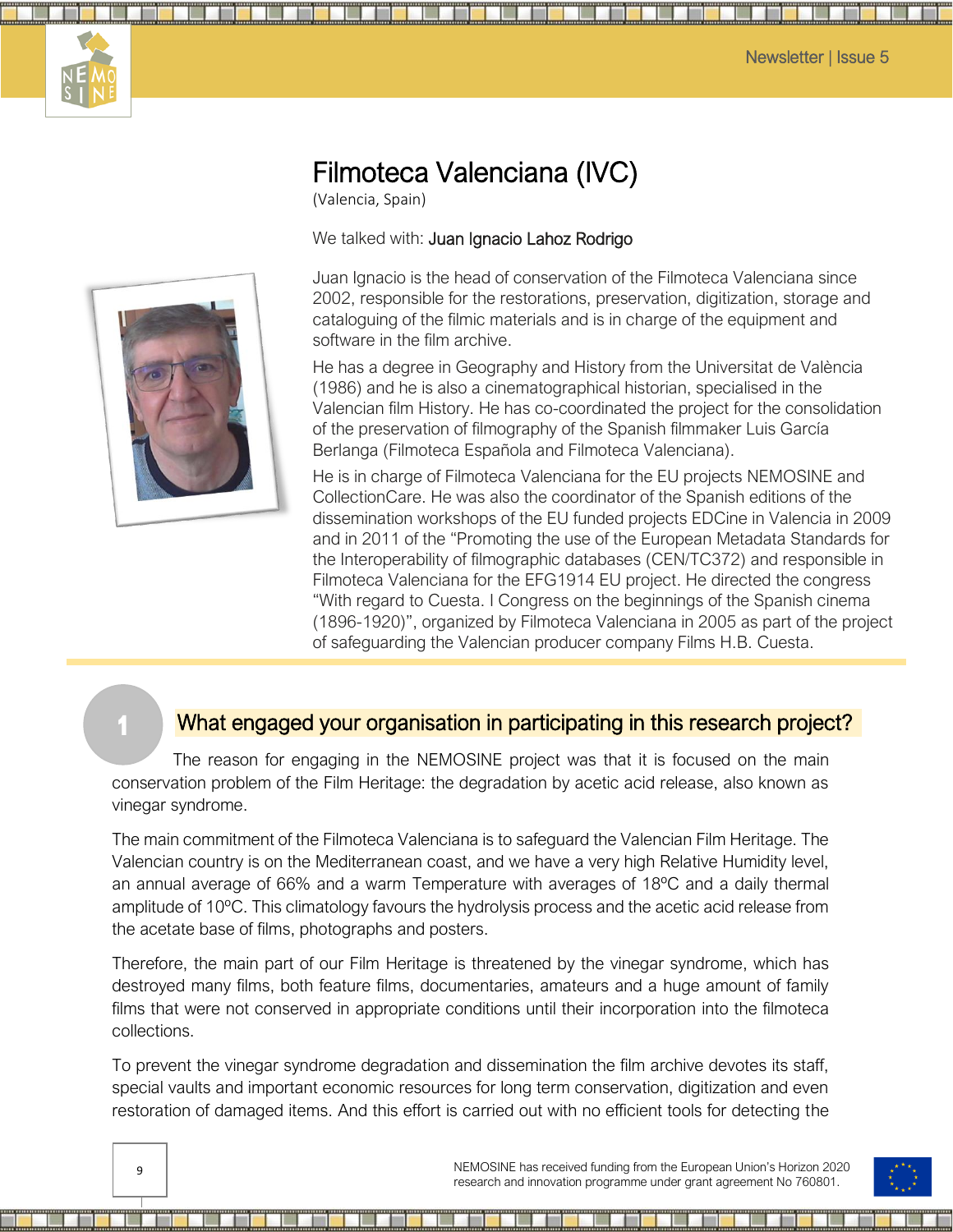

start of the degradation in a preserved film or photography and the risk of environmental contamination of many other materials stored with it, or even a whole vault.

This is a common situation in many archives that hold Cultural Heritage goods based on cellulose derivatives. When AIMPLAS invited Filmoteca Valenciana (IVC) to engage in the NEMOSINE project, we immediately appreciated that it pursued a very efficient and practical solution to manage the problem in film archives. All the project targets, the package, absorbers, sensors and software generated us a great expectation and the will to be part of it.

With the role in the project of end-user and final validator, the Filmoteca Valenciana was going to have the chance of contributing its knowledge and experience to the development of a complete, modern and efficient tool that could improve the management of cinematographic collections as it gives the film archives the capability to monitor and predict their degradation and to make conservation decisions accordingly.

At the end of the project, we will have contrasted and enriched our practical knowledge with scientific research and its application. And we will be proud of having contributed to a great advance in Film Heritage conservation.

2

#### Which were your expectations as end-user? Did the research make in NEMOSINE offer solutions to your needs?

The main expectation was on the capability to monitor and predict acetate degradation and to make conservation decisions accordingly. Also, saving power by increasing the conservation temperature of audiovisual heritage, which will reduce costs and  $CO<sub>2</sub>$  emissions and will extend life expectancy and conservation efficiency to those collections that do not match cold storage or the best conditions for each material.

The achievements of the project are very important:



Film reel damaged with vinegar syndrome and metal package corrosion

- $\checkmark$  The MOFs absorbers have been demonstrated to work efficiently in the trials carried out by the audiovisual archives partners of the project. And the absorbtion inhibits the decay, which increases life expectancy.
- ✓ Trials also showed the accuracy of the sensors developed, both for the acetic acid and nitrogen dioxide. Nevertheless, more trials are needed, particularly to know the life expectancy of the absorbers
- $\checkmark$  The monitoring and risk alerts will also make the complex and laborious conservation work more selective and efficient. However, it is not yet a package to be used massively but for singular items or collections.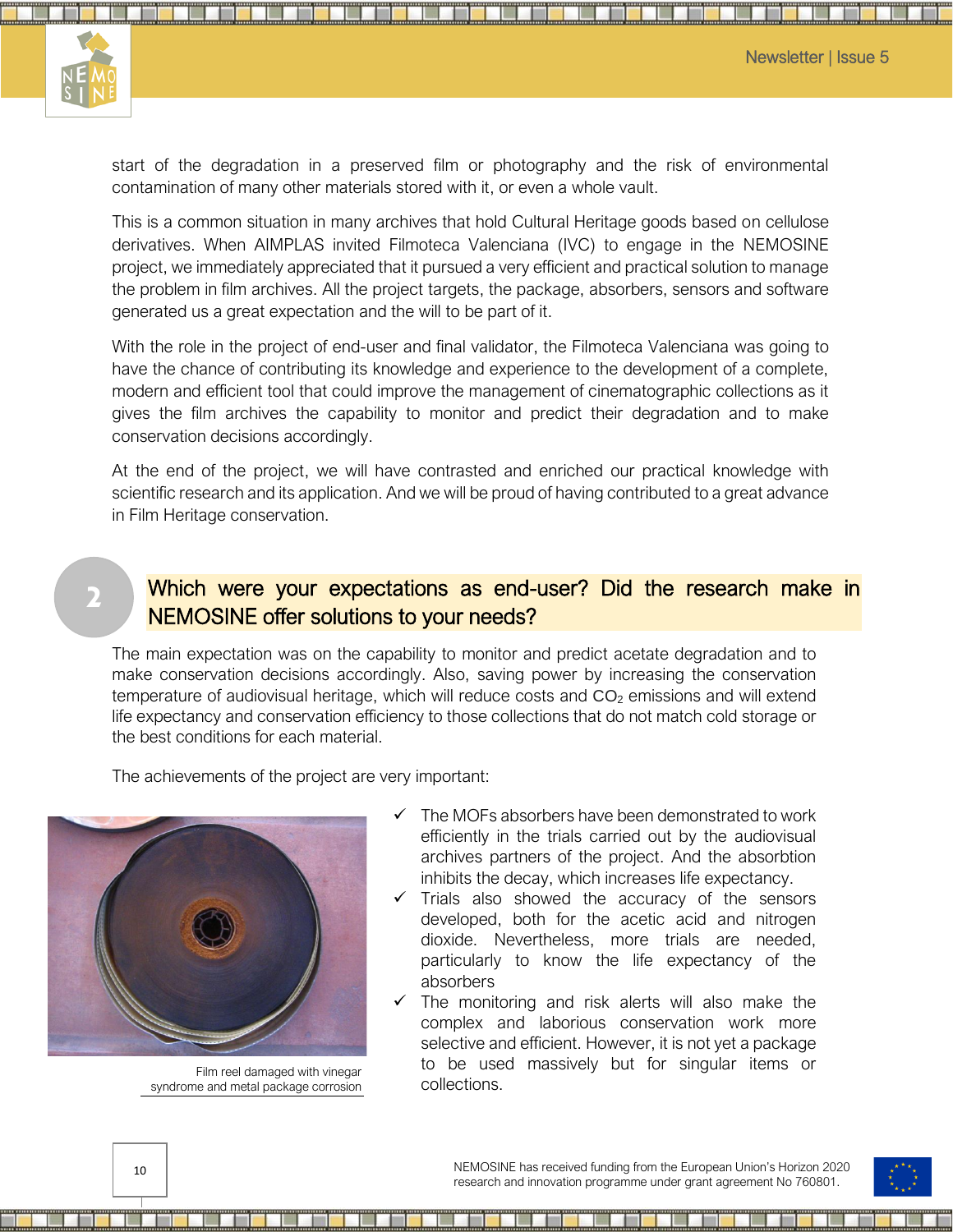

The project was addressed for the acetic acid release, but the audiovisual archives partners in the project suggested researching the nitrocellulose gas release too. It resulted in a sensor for nitrogen dioxide, which is a very important progress, although it is not enough to monitor all the complexity of the nitrate degradation.

Modularity is another advantage: The size and cost of the sensor forced to design different pieces for the smart package, not an all-in-one solution. This has resulted in the possibility of using the box, the absorbers and the sensors separately and then using the sensors for environmental control too.

3

#### How research projects such as NEMOSINE could contribute to CH preservation?

NEMOSINE is a perfect example of the innovative improvement that research projects can contribute to Cultural Heritage (CH) preservation. To control the "vinegar syndrome" is crucial for audiovisual heritage and the project successes must be completed; also, the CH based on nitrocellulose requires a development accordant to its complexity, like the one performed for acetic acid.

Research projects are focused on giving solutions to Cultural Heritage preservation common problems and, like NEMOSINE, they result in practical advances. To apply scientific and technological research to CH preservation is an obligation for CH Institutions, so they must be part of such projects as they can get improvements for the material conservation but also to manage their work and satisfy their social compromise.

To develop collaborative projects between research, industrial and CH Institutions is very complex, and it is needed the strong support of the EU, particularly in stimulating and granting projects for the audiovisual heritage area.



Decomposed nitrate film print